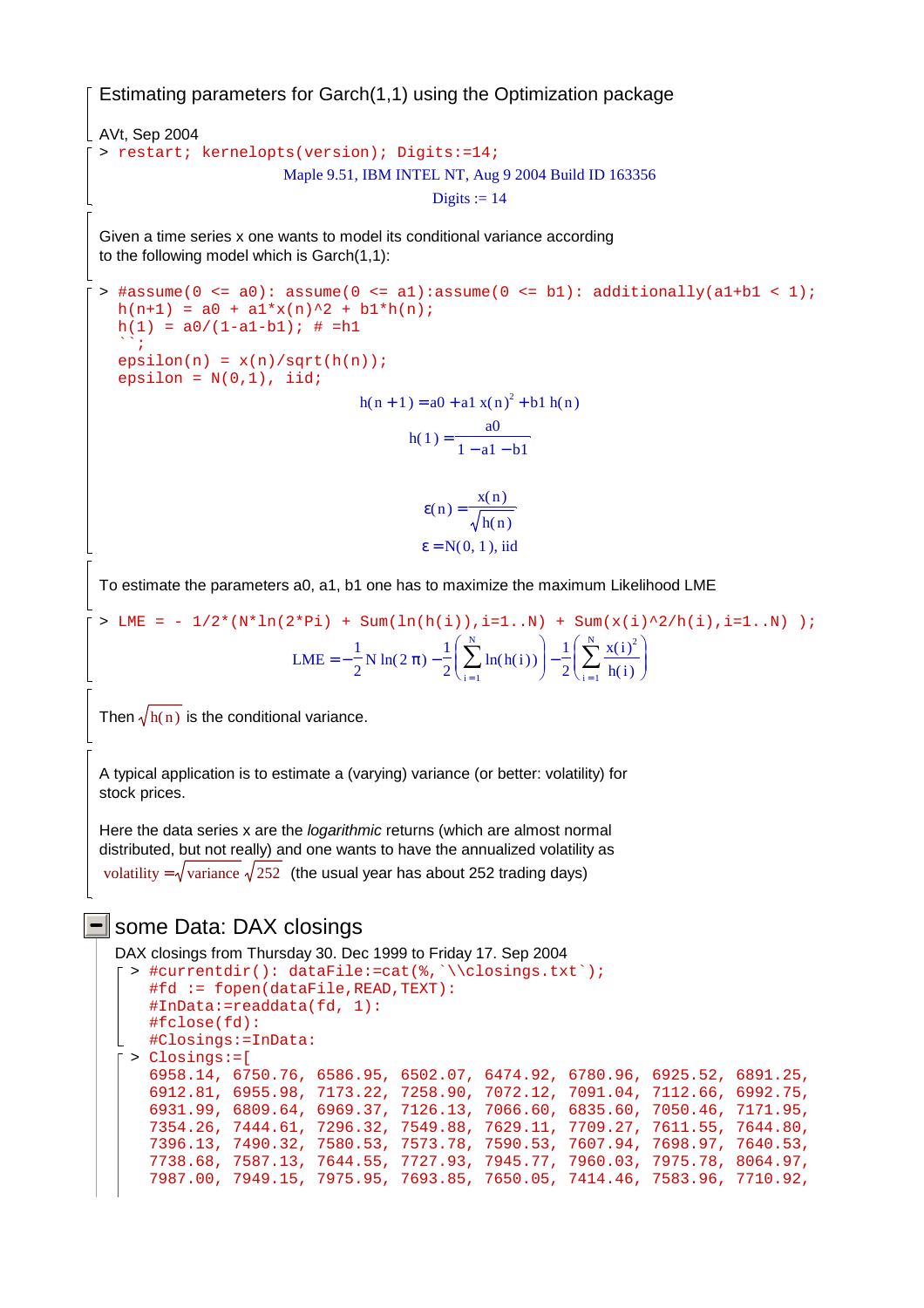| 7872.38, 7807.93, 7798.62, 7694.78, 7932.42, 7892.49, 7931.93, 7864.76, |  |  |  |
|-------------------------------------------------------------------------|--|--|--|
| 7644.89, 7599.39, 7429.22, 7522.80, 7330.77, 7446.21, 7522.20, 7516.95, |  |  |  |
| 7442.66, 7443.07, 7449.06, 7214.83, 7187.14, 7196.49, 7216.71, 7157.95, |  |  |  |
| 7280.51, 7388.55, 7221.74, 7414.68, 7555.92, 7376.93, 7386.71, 7530.82, |  |  |  |
| 7408.09, 7280.54, 7120.86, 7259.48, 7269.28, 7195.15, 7371.06, 7211.51, |  |  |  |
| 7181.58, 6989.03, 6912.96, 6927.69, 6834.88, 6978.87, 6938.33, 7016.66, |  |  |  |
| 7119.26, 7109.67, 7272.76, 7438.95, 7408.02, 7359.80, 7292.98, 7243.13, |  |  |  |
| 7254.53, 7235.64, 7268.91, 7350.94, 7328.62, 7131.40, 7198.80, 7227.27, |  |  |  |
| 7100.09, 7053.67, 6980.41, 7027.19, 7048.96, 7056.05, 6874.54, 6898.21, |  |  |  |
|                                                                         |  |  |  |
| 6958.96, 6944.36, 6961.73, 6951.09, 7052.22, 7070.82, 7003.98, 7065.97, |  |  |  |
| 7195.99, 7318.38, 7430.70, 7406.91, 7366.57, 7480.14, 7373.26, 7328.31, |  |  |  |
| 7329.04, 7302.12, 7183.44, 7128.30, 7190.37, 7145.53, 7112.45, 7037.91, |  |  |  |
| 7016.59, 7113.22, 7123.81, 7226.71, 7280.97, 7322.98, 7331.67, 7307.43, |  |  |  |
| 7315.27, 7278.43, 7232.42, 7199.34, 7249.20, 7232.78, 7230.26, 7307.17, |  |  |  |
| 7339.22, 7294.40, 7185.56, 7216.45, 7344.67, 7445.56, 7395.07, 7333.02, |  |  |  |
| 7373.34, 7267.77, 7214.45, 7135.75, 7006.26, 7048.50, 6999.54, 6891.69, |  |  |  |
| 6937.74, 6765.23, 6682.92, 6740.25, 6788.69, 6765.04, 6814.06, 6832.76, |  |  |  |
| 6798.12, 6862.26, 6823.43, 6892.49, 6776.39, 6680.78, 6673.15, 6561.63, |  |  |  |
| 6465.26, 6661.30, 6627.25, 6531.71, 6483.00, 6619.43, 6618.43, 6620.87, |  |  |  |
| 6802.81, 6748.22, 6767.90, 6924.68, 6926.57, 7077.44, 7059.07, 7088.64, |  |  |  |
| 7128.27, 7136.30, 7076.28, 7008.64, 6959.50, 6851.69, 6742.10, 6966.65, |  |  |  |
| 6961.09, 6842.11, 6752.29, 6609.48, 6678.07, 6510.54, 6601.00, 6664.18, |  |  |  |
| 6696.91, 6625.56, 6598.32, 6372.33, 6512.91, 6408.10, 6637.09, 6622.25, |  |  |  |
| 6566.08, 6691.25, 6782.52, 6733.59, 6620.21, 6469.95, 6331.30, 6390.25, |  |  |  |
| 6479.28, 6248.76, 6200.71, 6251.40, 6328.16, 6371.64, 6433.61, 6289.82, |  |  |  |
| 6434.96, 6376.54, 6382.31, 6392.17, 6404.52, 6320.07, 6465.21, 6490.03, |  |  |  |
| 6522.87, 6502.89, 6653.38, 6635.76, 6651.53, 6675.00, 6722.41, 6706.67, |  |  |  |
| 6727.49, 6695.20, 6750.96, 6739.30, 6795.14, 6704.68, 6638.20, 6628.07, |  |  |  |
|                                                                         |  |  |  |
| 6693.03, 6578.96, 6636.81, 6497.07, 6564.91, 6557.93, 6479.87, 6591.67, |  |  |  |
| 6439.26, 6472.21, 6451.57, 6347.99, 6277.99, 6075.34, 6189.07, 6220.48, |  |  |  |
| 6208.24, 6123.38, 6159.02, 6216.38, 6284.06, 6305.64, 6267.06, 6204.42, |  |  |  |
| 6046.56, 5962.93, 5794.12, 5889.95, 5734.49, 5657.29, 5782.16, 5622.09, |  |  |  |
| 5388.02, 5544.67, 5726.97, 5938.21, 5817.52, 5879.30, 5829.95, 5760.76, |  |  |  |
| 5553.46, 5597.66, 5773.34, 5698.88, 5781.01, 5913.84, 5951.16, 6002.30, |  |  |  |
| 5935.58, 6164.88, 6181.91, 6127.97, 6051.48, 6124.57, 6115.19, 6123.66, |  |  |  |
| 6175.24, 6264.51, 6213.84, 6089.17, 6138.28, 6122.62, 6108.72, 6063.94, |  |  |  |
| 6165.18, 6141.02, 6064.68, 6070.38, 6148.44, 6173.81, 6186.87, 6249.87, |  |  |  |
| 6270.59, 6215.25, 6278.90, 6223.57, 6216.83, 6120.33, 6041.22, 6123.26, |  |  |  |
| 6125.17, 6177.74, 6242.13, 6192.44, 6184.25, 6187.21, 6162.74, 6059.15, |  |  |  |
| 6111.94, 6031.27, 5915.18, 5869.04, 5922.53, 5876.04, 5926.38, 5941.77, |  |  |  |
| 5902.32, 5847.79, 5833.10, 5971.77, 6058.38, 6109.50, 6056.84, 6015.72, |  |  |  |
| 5999.19, 5862.10, 5869.86, 5816.32, 5801.80, 5889.88, 5928.01, 5853.76, |  |  |  |
| 5846.66, 5728.37, 5829.69, 5764.06, 5791.73, 5663.26, 5582.76, 5675.76, |  |  |  |
| 5754.86, 5792.19, 5861.19, 5835.23, 5777.28, 5735.88, 5746.04, 5752.51, |  |  |  |
| 5614.51, 5512.28, 5433.49, 5453.77, 5520.71, 5455.44, 5361.92, 5222.12, |  |  |  |
| 5207.83, 5216.11, 5220.21, 5254.04, 5387.50, 5406.47, 5308.78, 5305.00, |  |  |  |
| 5162.40, 5188.17, 5094.10, 5208.10, 5048.08, 4875.37, 4730.67, 4670.13, |  |  |  |
| 4273.53, 4335.20, 4392.40, 4115.98, 4234.55, 4194.85, 4041.80, 3809.67, |  |  |  |
| 3787.23, 4038.69, 4009.12, 4095.32, 4184.50, 4308.15, 4239.97, 4304.20, |  |  |  |
| 4436.66, 4548.13, 4487.69, 4495.15, 4472.42, 4613.19, 4718.46, 4625.13, |  |  |  |
|                                                                         |  |  |  |
| 4548.48, 4626.48, 4644.82, 4574.37, 4513.53, 4619.32, 4704.22, 4811.82, |  |  |  |
| 4715.60, 4820.26, 4660.35, 4543.98, 4559.13, 4636.13, 4583.31, 4755.11, |  |  |  |
| 4707.65, 4860.66, 4993.57, 4910.07, 4820.37, 4946.97, 4953.53, 5006.33, |  |  |  |
| 5062.64, 5185.10, 5096.18, 5087.03, 5124.54, 5150.97, 5114.12, 5059.57, |  |  |  |
| 4915.95, 4936.08, 4989.91, 4988.44, 5013.99, 5262.75, 5271.29, 5199.03, |  |  |  |
| 5124.68, 5146.45, 5062.56, 4966.05, 4909.42, 5067.99, 5039.64, 4984.69, |  |  |  |
| 4934.14, 5019.01, 5117.13, 5160.10, 5167.88, 5270.29, 5318.73, 5232.22, |  |  |  |
| 5236.37, 5288.21, 5228.11, 5209.97, 5065.84, 5062.04, 4984.20, 5133.40, |  |  |  |
| 5122.23, 5069.74, 5045.72, 5163.03, 5170.44, 5156.63, 5159.02, 5084.52, |  |  |  |
| 5052.20, 5107.61, 5097.06, 4984.48, 4936.75, 4804.41, 4862.62, 4835.95, |  |  |  |
| 4940.00, 4884.78, 4935.35, 4973.77, 4862.60, 4871.76, 4764.05, 4780.24, |  |  |  |
|                                                                         |  |  |  |
| 4850.73, 4745.58, 4863.54, 4897.75, 4960.22, 5039.08, 5097.41, 5245.84, |  |  |  |
| 5228.67, 5285.26, 5289.43, 5359.55, 5340.67, 5275.81, 5245.99, 5276.87, |  |  |  |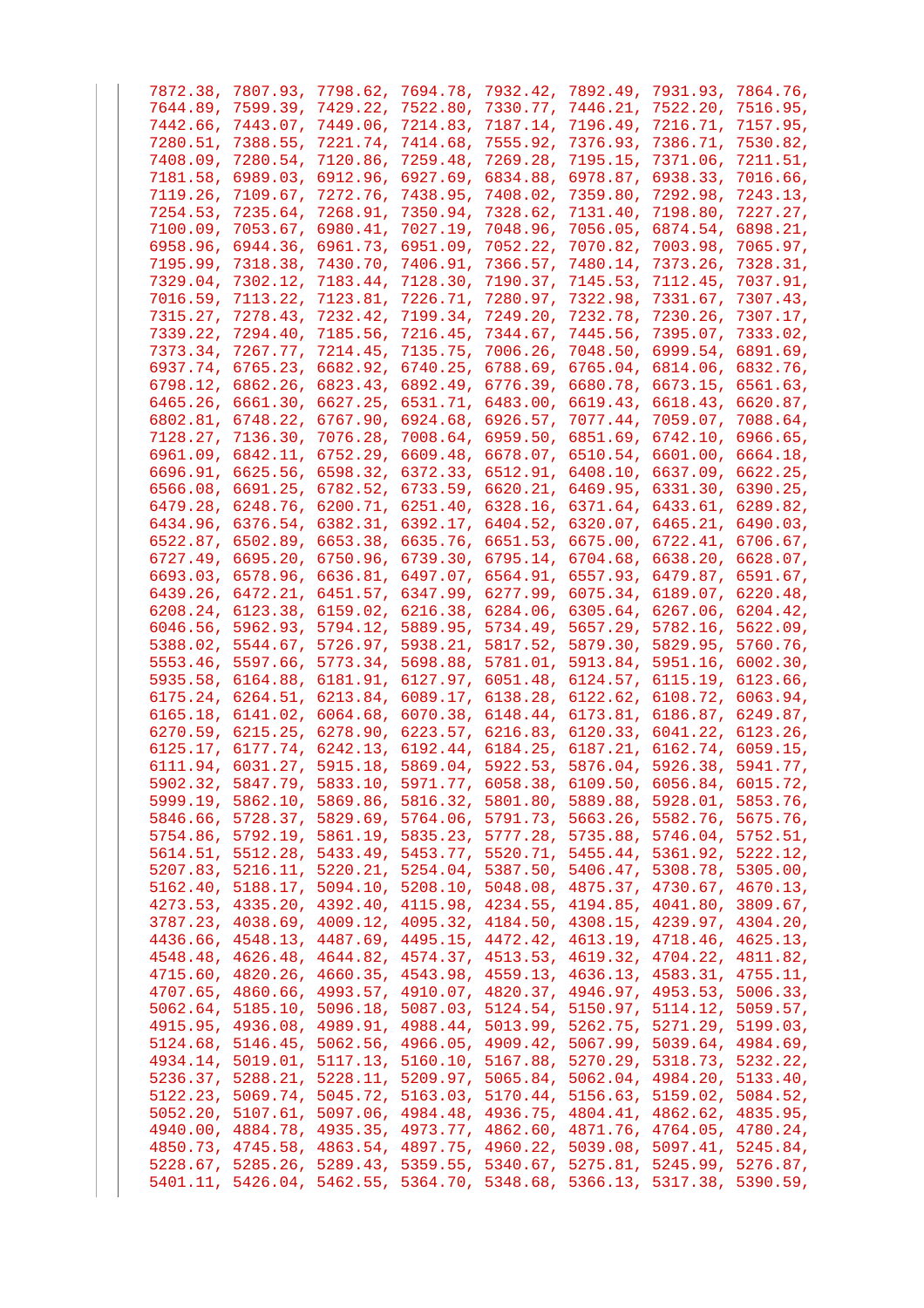| 5348.00, 5397.29, 5311.08, 5281.84, 5254.95, 5260.53, 5180.33, 5170.25,                                                                            |  |  |  |
|----------------------------------------------------------------------------------------------------------------------------------------------------|--|--|--|
| 5265.36, 5162.96, 5189.65, 5244.20, 5343.88, 5318.55, 5262.88, 5284.55,                                                                            |  |  |  |
| 5205.48, 5192.10, 5160.14, 5054.41, 5000.38, 5008.04, 5041.20, 4964.56,                                                                            |  |  |  |
| 4882.77, 4880.67, 4872.41, 5028.59, 4966.48, 4871.70, 4975.48, 5049.08,                                                                            |  |  |  |
| 5072.39, 5047.45, 5036.41, 4998.99, 4984.61, 4919.50, 4879.50, 4899.13,                                                                            |  |  |  |
| 4961.54, 4918.58, 4881.80, 4761.96, 4818.30, 4747.95, 4625.79, 4624.31,                                                                            |  |  |  |
| 4657.52, 4610.18, 4589.26, 4606.09, 4510.19, 4470.14, 4303.85, 4475.10,                                                                            |  |  |  |
| 4433.85, 4354.82, 4245.68, 4232.40, 4127.21, 4202.97, 4099.05, 4259.43,                                                                            |  |  |  |
| 4382.56, 4366.81, 4195.95, 4138.15, 4258.62, 4483.03, 4442.33, 4369.76,                                                                            |  |  |  |
|                                                                                                                                                    |  |  |  |
| 4190.22, 4118.50, 4130.80, 3912.51, 3977.75, 4092.82, 4100.75, 3891.88,                                                                            |  |  |  |
| 3691.43, 3515.83, 3632.66, 3520.46, 3579.00, 3859.78, 3878.94, 3700.14,                                                                            |  |  |  |
| 3606.45, 3512.44, 3332.65, 3568.64, 3465.54, 3679.26, 3760.86, 3647.13,                                                                            |  |  |  |
| 3683.21, 3589.92, 3665.74, 3684.69, 3837.67, 3768.51, 3868.17, 3906.55,                                                                            |  |  |  |
| 3828.26, 3783.84, 3851.24, 3682.84, 3660.95, 3712.94, 3609.41, 3398.99,                                                                            |  |  |  |
| 3425.90, 3354.71, 3485.68, 3429.22, 3494.69, 3584.69, 3421.87, 3361.28,                                                                            |  |  |  |
| 3319.05, 3289.13, 3124.92, 3007.47, 3065.73, 2914.25, 2873.21, 2962.50,                                                                            |  |  |  |
| 3020.60, 2918.90, 2769.03, 2865.23, 2926.74, 2813.30, 2714.62, 2667.39,                                                                            |  |  |  |
| 2622.09, 2597.88, 2733.19, 2930.74, 2850.11, 3048.27, 3008.93, 3172.46,                                                                            |  |  |  |
| 3163.67, 3282.67, 3155.97, 3015.42, 3090.01, 3102.01, 3198.96, 3022.01,                                                                            |  |  |  |
| 3113.59, 3152.85, 3165.16, 3327.94, 3351.32, 3298.84, 3155.66, 3079.10,                                                                            |  |  |  |
| 3042.06, 3115.88, 3066.42, 3188.39, 3191.76, 3218.36, 3206.93, 3212.99,                                                                            |  |  |  |
| 3304.63, 3320.88, 3299.24, 3191.63, 3346.14, 3360.76, 3320.32, 3380.20,                                                                            |  |  |  |
| 3280.49, 3320.75, 3224.74, 3207.53, 3065.57, 3167.99, 3196.05, 3111.88,                                                                            |  |  |  |
| 3077.06, 3205.29, 3139.97, 3022.69, 2961.41, 3024.22, 3000.84, 2840.00,                                                                            |  |  |  |
| 2892.63, 3105.04, 3092.94, 3157.25, 3112.77, 2993.00, 3037.68, 3037.33,                                                                            |  |  |  |
|                                                                                                                                                    |  |  |  |
| 3060.65, 3098.72, 3049.40, 3054.11, 2918.82, 2893.55, 2870.57, 2803.25,                                                                            |  |  |  |
| 2811.22, 2717.82, 2643.80, 2671.36, 2706.57, 2693.78, 2747.83, 2751.99,                                                                            |  |  |  |
| 2632.98, 2725.88, 2649.00, 2569.34, 2586.09, 2627.00, 2571.25, 2555.27,                                                                            |  |  |  |
| 2674.46, 2708.97, 2740.14, 2624.65, 2591.26, 2648.87, 2571.35, 2485.50,                                                                            |  |  |  |
| 2450.20, 2513.22, 2547.05, 2549.65, 2501.03, 2498.02, 2437.51, 2431.66,                                                                            |  |  |  |
| 2329.04, 2305.30, 2202.96, 2354.31, 2403.19, 2487.12, 2584.61, 2615.22,                                                                            |  |  |  |
| 2604.85, 2715.06, 2548.37, 2636.10, 2579.33, 2584.05, 2520.84, 2423.87,                                                                            |  |  |  |
| 2450.19, 2589.35, 2569.81, 2654.07, 2808.94, 2767.79, 2734.10, 2697.10,                                                                            |  |  |  |
| 2733.95, 2776.78, 2834.12, 2824.68, 2899.78, 2960.96, 2974.40, 2891.62,                                                                            |  |  |  |
| 2838.23, 2953.92, 2908.96, 2942.04, 2986.00, 3013.04, 3066.95, 3005.64,                                                                            |  |  |  |
| 2886.08, 2956.59, 2937.26, 2909.95, 2926.03, 2989.38, 2989.08, 2850.68,                                                                            |  |  |  |
| 2838.93, 2827.25, 2865.21, 2822.83, 2828.28, 2873.60, 2919.54, 2906.71,                                                                            |  |  |  |
| 2982.68, 3064.56, 3026.82, 3080.02, 3039.76, 3127.46, 3094.76, 3140.34,                                                                            |  |  |  |
| 3178.15, 3219.47, 3168.71, 3264.50, 3286.48, 3304.15, 3247.11, 3238.98,                                                                            |  |  |  |
| 3186.39, 3217.34, 3198.82, 3241.22, 3224.66, 3220.58, 3146.55, 3241.04,                                                                            |  |  |  |
| 3241.92, 3239.61, 3332.87, 3344.46, 3322.43, 3269.84, 3326.51, 3396.07,                                                                            |  |  |  |
|                                                                                                                                                    |  |  |  |
| 3384.69, 3387.64, 3330.68, 3366.71, 3287.00, 3318.15, 3304.48, 3374.82,                                                                            |  |  |  |
| 3356.89, 3417.77, 3428.12, 3429.03, 3487.86, 3438.89, 3405.31, 3438.36,                                                                            |  |  |  |
| 3375.66, 3331.89, 3332.24, 3339.58, 3381.71, 3398.89, 3452.70, 3443.93,                                                                            |  |  |  |
| 3507.23, 3504.53, 3501.23, 3565.47, 3549.05, 3500.09, 3455.48, 3483.08,                                                                            |  |  |  |
| 3492.67, 3484.58, 3571.22, 3567.20, 3647.51, 3668.67, 3607.71, 3641.53,                                                                            |  |  |  |
| 3594.40, 3536.87, 3566.85, 3508.06, 3516.31, 3564.75, 3561.03, 3612.02,                                                                            |  |  |  |
| 3578.70, 3456.27, 3411.02, 3307.34, 3326.27, 3324.85, 3323.38, 3256.78,                                                                            |  |  |  |
| 3329.83, 3276.64, 3419.00, 3404.91, 3355.78, 3395.33, 3481.90, 3471.25,                                                                            |  |  |  |
| 3538.39, 3538.13, 3570.58, 3577.72, 3516.67, 3559.33, 3580.08, 3490.60,                                                                            |  |  |  |
| 3497.14, 3452.64, 3517.10, 3586.93, 3615.42, 3639.66, 3655.99, 3744.50,                                                                            |  |  |  |
| 3741.71, 3717.70, 3733.93, 3782.56, 3746.24, 3729.87, 3748.34, 3765.59,                                                                            |  |  |  |
| 3797.40, 3674.54, 3666.28, 3652.29, 3638.04, 3642.25, 3737.09, 3733.16,                                                                            |  |  |  |
| 3712.98, 3744.99, 3745.95, 3821.20, 3809.26, 3875.66, 3874.78, 3841.73,                                                                            |  |  |  |
| 3806.54, 3846.18, 3820.92, 3858.85, 3860.13, 3875.47, 3865.98, 3847.57,                                                                            |  |  |  |
| 3870.88, 3898.42, 3876.94, 3903.34, 3952.72, 3965.16, 4018.50, 4035.90,                                                                            |  |  |  |
|                                                                                                                                                    |  |  |  |
| 4035.44, 4004.40, 4045.43, 4016.18, 3995.91, 3996.22, 4055.21, 4068.75,                                                                            |  |  |  |
| 4111.64, 4139.92, 4106.41, 4138.04, 4139.86, 4151.83, 4128.68, 4134.42,                                                                            |  |  |  |
| 4150.24, 4095.71, 4058.60, 4071.60, 4057.51, 4028.37, 4014.79, 4044.99,                                                                            |  |  |  |
|                                                                                                                                                    |  |  |  |
| 4098.97, 4110.80, 4122.16, 4121.65, 4057.05, 4070.46, 4095.86, 4095.34,                                                                            |  |  |  |
| 4141.53, 4073.35, 4068.71, 3991.42, 3995.34, 4007.81, 4018.16, 4054.43,                                                                            |  |  |  |
| 4100.34, 4071.70, 4133.78, 4126.14, 4145.99, 4087.55, 4044.70, 3904.95,                                                                            |  |  |  |
| 3915.38, 3810.76, 3822.37, 3896.79, 3827.43, 3819.15, 3729.23, 3728.82,<br>3726.07, 3811.92, 3822.33, 3881.25, 3874.04, 3856.70, 3924.85, 4007.60, |  |  |  |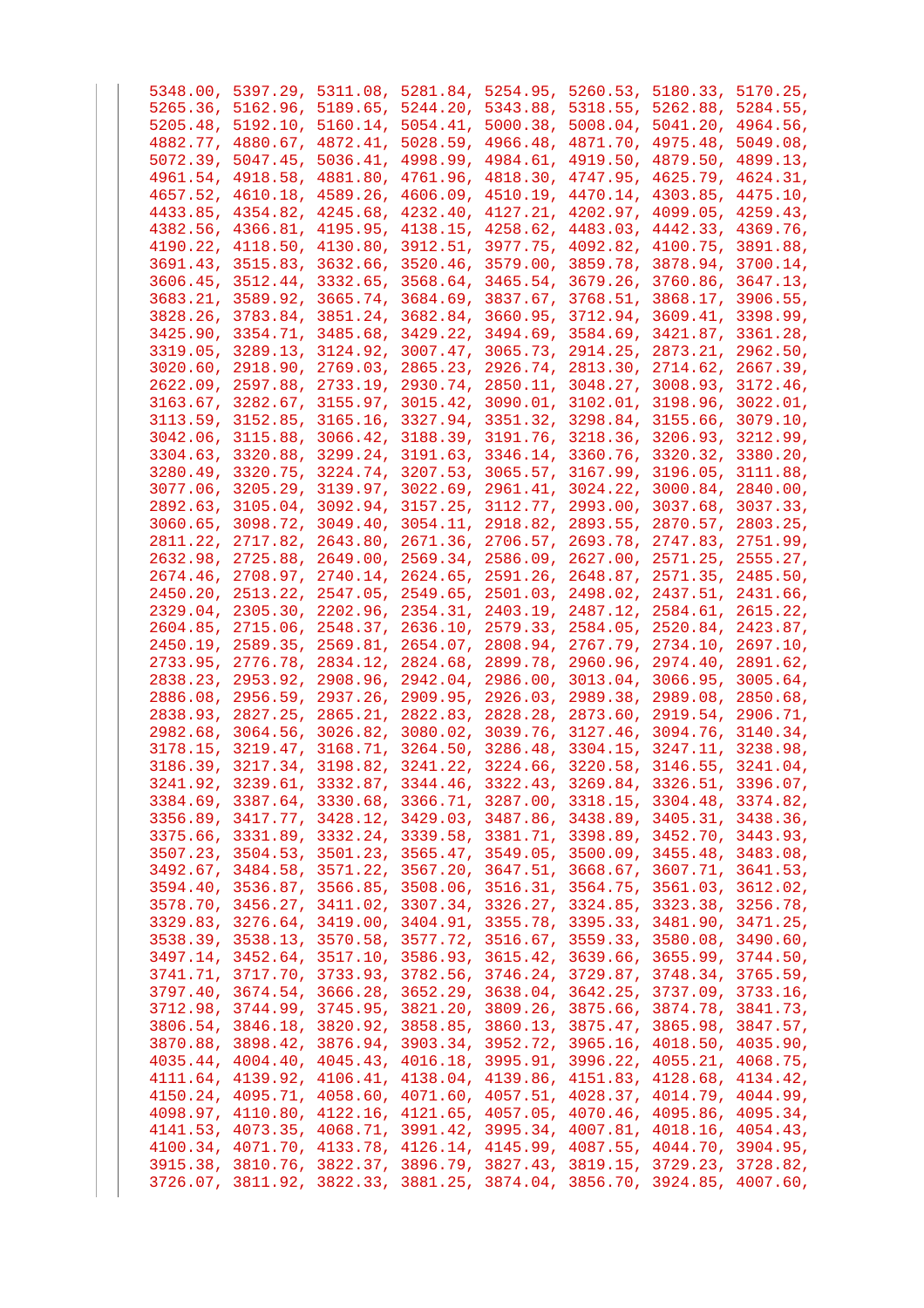```
4048.60, 4022.81, 4001.16, 4013.53, 4071.42, 4012.77, 4004.61, 4033.98, 
      4025.07, 4061.13, 4026.15, 4059.15, 4103.62, 4125.83, 4134.10, 4065.74, 
      4008.91, 3985.21, 4007.65, 3990.75, 4022.10, 3909.46, 3895.64, 3784.61, 
      3849.84, 3776.24, 3824.93, 3803.10, 3754.37, 3789.24, 3872.26, 3839.32, 
      3831.84, 3867.84, 3828.07, 3867.52, 3913.33, 3902.72, 3921.41, 3864.18, 
      3888.31, 3917.08, 3961.93, 4017.81, 4018.95, 3997.76, 4021.64, 4014.56, 
      3948.65, 3987.30, 4003.24, 3985.46, 3999.79, 3989.31, 3928.39, 3945.10, 
      4007.05, 4013.35, 4069.35, 4069.73, 4052.73, 4035.02, 3998.77, 3995.73, 
      3944.88, 3930.58, 3934.48, 3924.49, 3893.24, 3903.88, 3898.84, 3847.19, 
      3845.93, 3812.63, 3837.60, 3877.48, 3801.05, 3797.33, 3752.59, 3814.08, 
      3807.21, 3889.68, 3895.61, 3862.71, 3877.32, 3823.74, 3829.03, 3727.74, 
      3690.33, 3720.64, 3678.91, 3658.11, 3646.99, 3699.11, 3705.73, 3726.50, 
      3722.99, 3712.61, 3772.14, 3771.00, 3788.88, 3832.28, 3851.18, 3838.85, 
      3785.21, 3817.62, 3833.45, 3866.99, 3887.58, 3889.37, 3886.50, 3851.22, 
      3886.03, 3953.31, 3947.75, 3941.75, 3963.65, 3988.07 
      ]:
   > nops(Closings);
                                             1198
   > Spots:= hfarray(1..nops(Closings)); # hardware floats are faster 
      for i from 1 to nops(Closings) do 
         Spots[i]:=Closings[i]: 
      end do: i:='i':
                                   \text{Spots} :=Г
                                         L

                                                           1
                                                           」
                                                           \overline{\phantom{a}}I
                                                           \overline{\phantom{a}}I
                                                           \overline{\phantom{a}} 1..1198 1-D Array 
                                           Data Type: float[8] 
                                           Storage: rectangular 
                                            Order: C_order 
One does not work with prices, but with (logarithmic) returns (thus starting the day after)
> Returns:=[seq(evalf(ln(Closings[i]/Closings[i-1])),i=2..nops(Closings))]: 
  i:='i': 
  N:=nops(Returns);
                                         N := 1197statistics for the data series: for Garch(1,1) certain relations for the moments should be fullfilled 
(Ref: Kierkegaard? Haerdle?):
> TS:=Returns: 
  Mean:= stats[describe, mean](TS); \qquad # should be 0
  Var := stats[describe, variance](TS); \# a0/(1-a1-b1)
  Skew:= stats[describe, skewness](TS); # should be 0
  Kurt:= stats[describe, kurtosis](TS); \# should be
  6*a1^2/(1-b1^2-2*a1*b1-3*a1^2) 
  TS:='TS':Mean := -0.00046499982677338Var := 0.00035376720909099Skew := -0.00073269328851270Kurt := 4.6161870555263So at least correct it to have mean=0 (which is ok, as variance should be estimated)
and work with that new time series (using hardware floats):
> Timeseries:= hfarray(1..N); 
  for i from 1 to N do 
     Timeseries[i]:=Returns[i]-Mean: 
  end do: i:='i':
```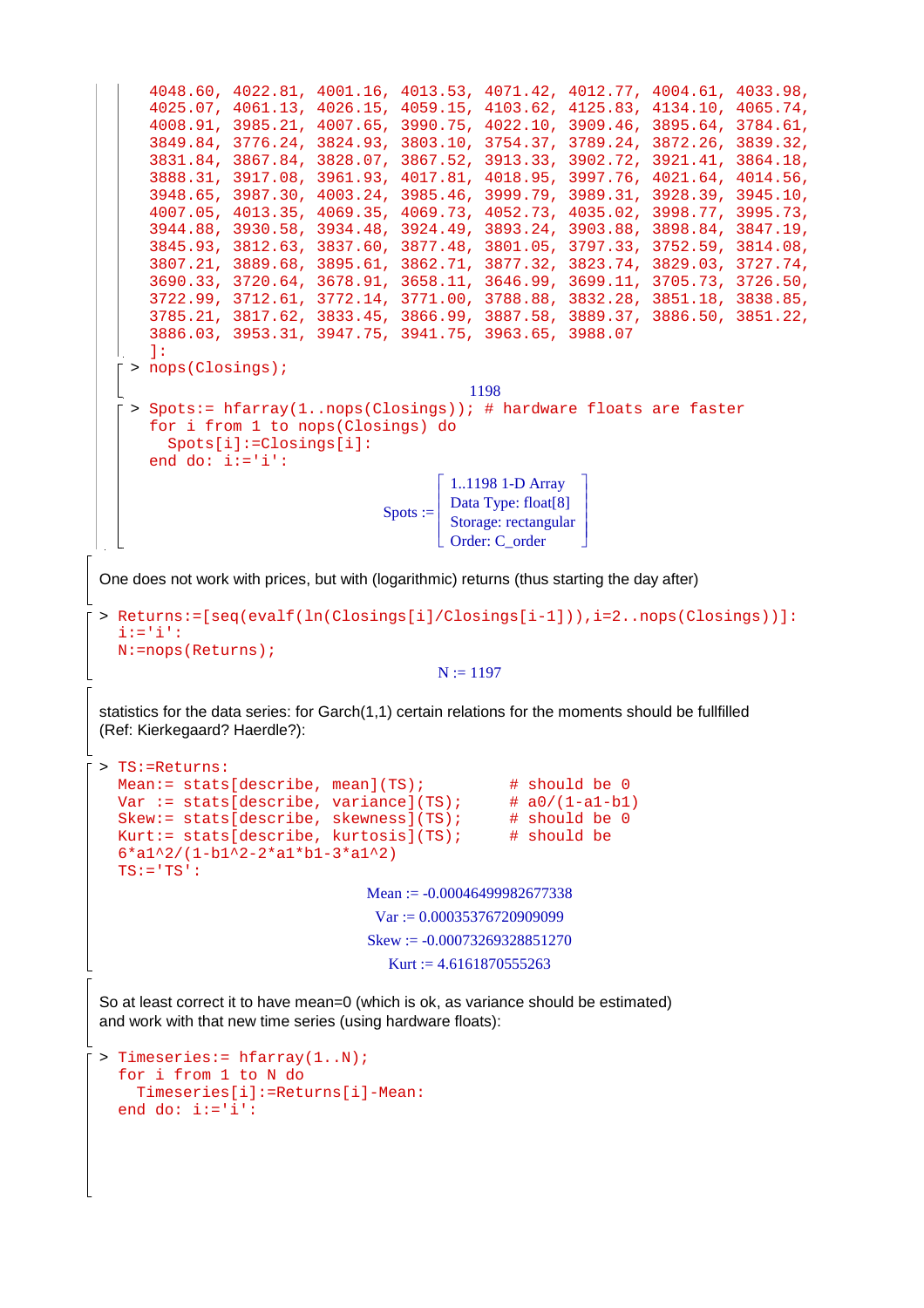$T$ imeseries := Г L L Storage: rectangular ٦ 」  $\overline{\phantom{a}}$  $\overline{\phantom{a}}$  $\overline{\phantom{a}}$ I  $\overline{\phantom{a}}$  1..1197 1-D Array Data Type: float[8] Order: C\_order Now take any more or less reasonable (historical) guess for the parameters  $> \text{A0} := 0.000$ ; A1 :=  $0.1$ ;  $B1 := 0.7$ ;  $A0 := 0.$  $A1 := 0.1$  $B1 := 0.7$ and correct them according to the mentioned relation - where B1 is kept fix: First change A1 to give the statistical kurtosis: > theA1:='theA1': 'Kurt=6\*theA1^2/(1-B1^2-2\*theA1\*B1-3\*theA1^2)'; theA1:=fsolve(%,theA1); Kurt =  $\frac{6 \text{ the } Al^2}{2 \text{ cm}^2}$  $1 - B1<sup>2</sup> - 2$  the A1 B1 – 3 the A1<sup>2</sup> theA1 :=  $0.21813969384208$ Then change A0 to give the statistical variance:  $\gt$  theA0: = 'theA0': 'Var=theA0/(1-theA1-B1)'; theA0:=fsolve(%,theA0);  $Var =$ theA0  $1 - \text{theA1} - \text{B1}$ theA0 :=  $0.000028959492044822$ We do not want to have this values as neccessary results (as we do not know whether the data actually are Garch(1,1)) and ignore skewness > '[theA0, theA1, B1]': '%'=%;  $\mathbb{S}^1$  ; 'theA0/(1-theA1-B1)': '%'=%; '6\*theA1^2/(1-B1^2-2\*theA1\*B1-3\*theA1^2)': '%'=%;  $[$  theA0, theA1, B1  $] = [0.000028959492044822, 0.21813969384208, 0.7]$  $\frac{\text{theA0}}{\text{thA} + \text{B1}}$  =  $\overline{1 - \text{theA1} - \text{B1}}$  = 0.00035376720909100  $\frac{6 \text{ theAl}^2}{(1 + 1) \text{ ft}^2 + (1 + 1) \text{ ft}^2} =$  $1 - B1^2 - 2$  theA1 B1 – 3 theA1<sup>2</sup> = 4.6161870555264 Hence for this selection we start with the 'right' variance and kurtosis for that N data. We need to compute the maximum Likelihood: > # maximium likelihood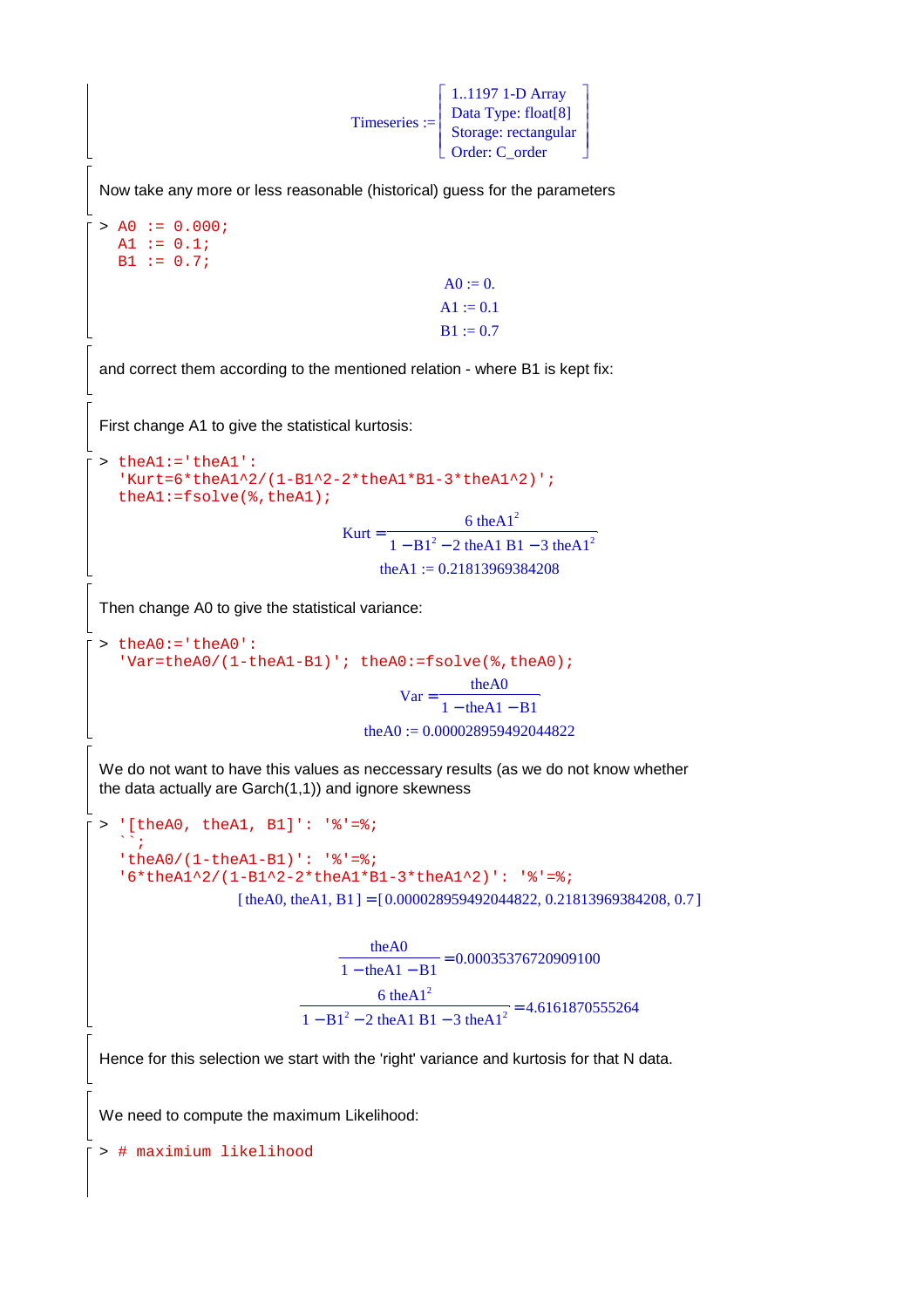```
ML:=proc(dataseries, n, a0, a1, b1) 
  local loc a0, loc a1, loc b1, i,
  h0,h1,logML; 
  loc_a0:=evalhf(a0); 
  loc_a1:=evalhf(a1); 
  loc_b1:=evalhf(b1); 
  #calculate log Likelihood 
  #h0 := loc_a0 + loc_a1 * 0 + loc_b1 * var;h0 := evalf( loc_a 0 / (1 - loc_a 1 - loc_b 1) );
  logML := 0;for i from 2 to n do 
    h1 := evalhf(loc_a0 + loc_a1 * dataseries[i - 1]^2 + loc_b1 * h0):
    logML := evalhf(logML - ln(h1) - dataseries[i] ^ 2 / h1:
    h0:= evalhf(h1);
  end do: i:='i': 
  logML := evalhf(logML / 2 - ln(2 * Pi) * n / 2):return logML; 
  end proc:
Check what happens for the new parameters:
> ML(Timeseries, N, A0, A1, B1); # first guess
  ML(Timeseries, N, theA0, theA1,B1); # improvement
                                   2187.11274345863376
                                    3193.13570898078934
so i want to start working with that new guess.
> A0:=theA0; A1:=theA1; B1:=B1;
                                 A0 := 0.000028959492044822A1 := 0.21813969384208B1 := 0.7For fitting lots of evaluations are need and ML consumes a lot of timein Maple: 
> st:=time():
  for i from 1 to 100 do 
     ML(Timeseries, N, A0,A1,B1+0.01/i); 
  end do: 
   `seconds needed`=time()-st; i:='i':
                                   seconds needed = 4.516As this does not become better if gradients are need i coded it
up in an external C program (DLL) to be called from
> currentdir(): theDLL:=cat(%,`\\Garch.dll`); 
  # the DLL is assumed to be in the directory of this worksheet
                     theDLL := "C:\_Work\Maple_Work\Finance\Garch\Garch.dll"
> extML := define_external( 
     'MLE', 
      'C', 
     'x_array'::ARRAY(1..n,float[8],NO_COPY), 
     'nX'::integer[4], 
     'g_a0'::float[8], 
     'g_a1'::float[8], 
     'g_b1'::float[8],
```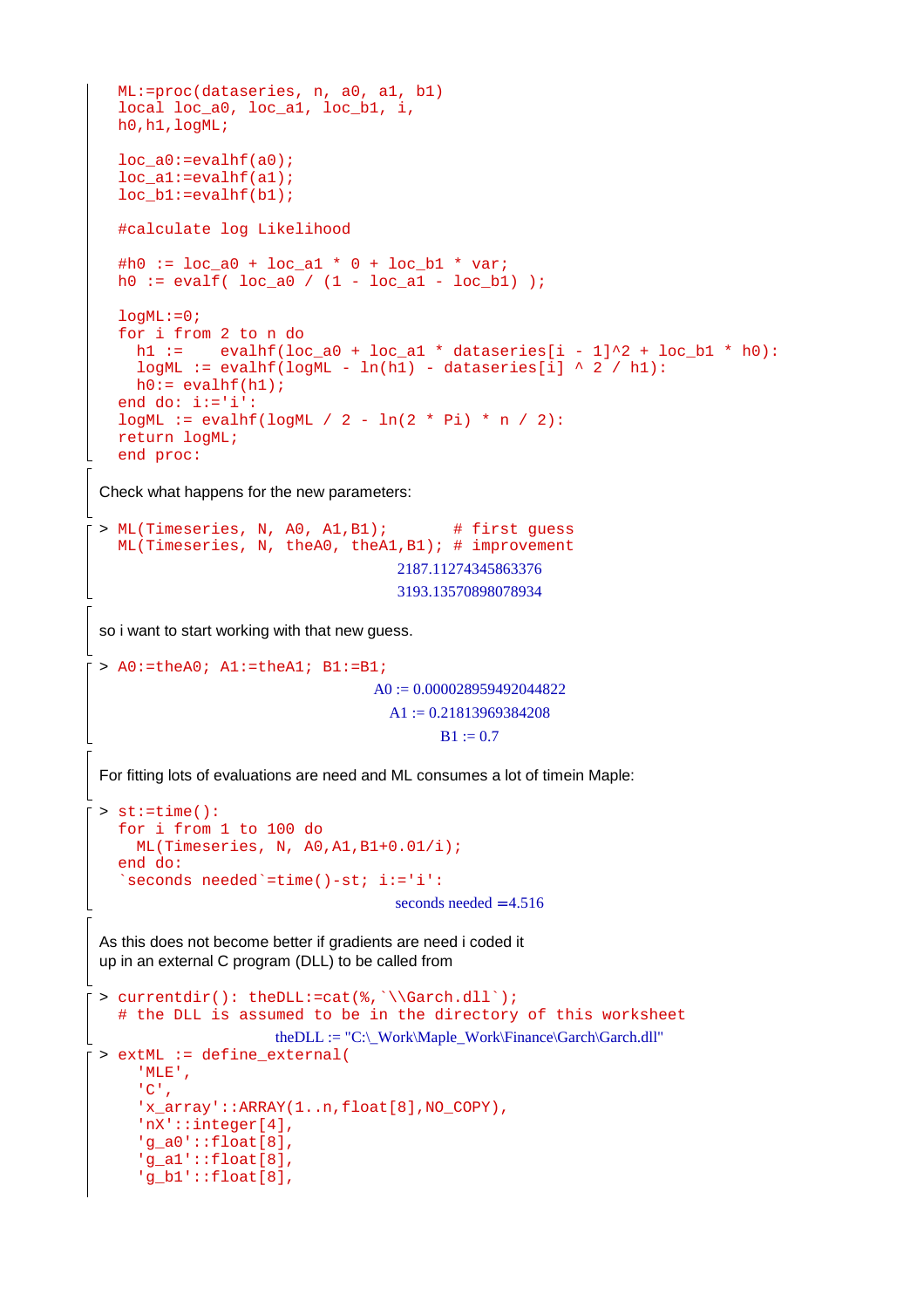```
 'RETURN'::float[8] , 
       LIB=theDLL):
 which gives the same values, but is much faster
 > extML(Timeseries, N, A0,A1,B1); 
    ML(Timeseries, N, A0,A1,B1); 
    \mathbb{R}_{\geq 0}st:=time(): 
    for i from 1 to 100 do 
      extML(Timeseries, N, A0, A1, B1+0.01/i);
    end do: 
    `seconds needed`=time()-st; i:='i':
                                       3193.13570898078796
                                       3193.13570898078934
                                       seconds needed = 0.031The DLL contains the numerical gradient as well
 > extgradML := define_external( 
       'gradMLE', 
       'C', # <--- calling without a wrapper 
       'x_array'::ARRAY(1..n,float[8],NO_COPY), 
       'nX'::integer[4], 
       'g_a0'::float[8], 
       'g_a1'::float[8], 
       'g_b1'::float[8], 
      'dy array'::ARRAY(1..3,float[8],NO COPY), # <--- NO COPY to update in
    place 
       'RETURN'::float[8] , 
       LIB=theDLL):
 For proper use the storage for dy_array has to be provided in Maple,
 the external function writes the values to it
 > X:=hfarray([seq(0,i=1..3)]); # 3 parameters/variables 
    Y:=hfarray([seq(0,i=1..1)]); # value in R^1dY:=hfarray([seq(0,i=1..3)]); # 3 real valued gradientsX := [0., 0., 0.]Y := [0.]dY := [0., 0., 0.]As this functions are hardware floats and do not accept variables i want
 to apply the optimization in Matrix form where they can be wrapped.
 We need
\Gamma 1. the objective function
 > objFunction:=proc(x) 
    global Timeseries, N; 
    extML(Timeseries, N, evalf[18](x[1]), evalf[18](x[2]), evalf[18](x[3])); 
    return(-%); # <--- the package minimizes, so change sign
    end proc: 
 > # it works .. 
   # objFunction(convert([A0,A1,B1],Vector));
\Gamma 2. the numerical gradient
 > objGradient := proc (x, dy) 
    local res;
```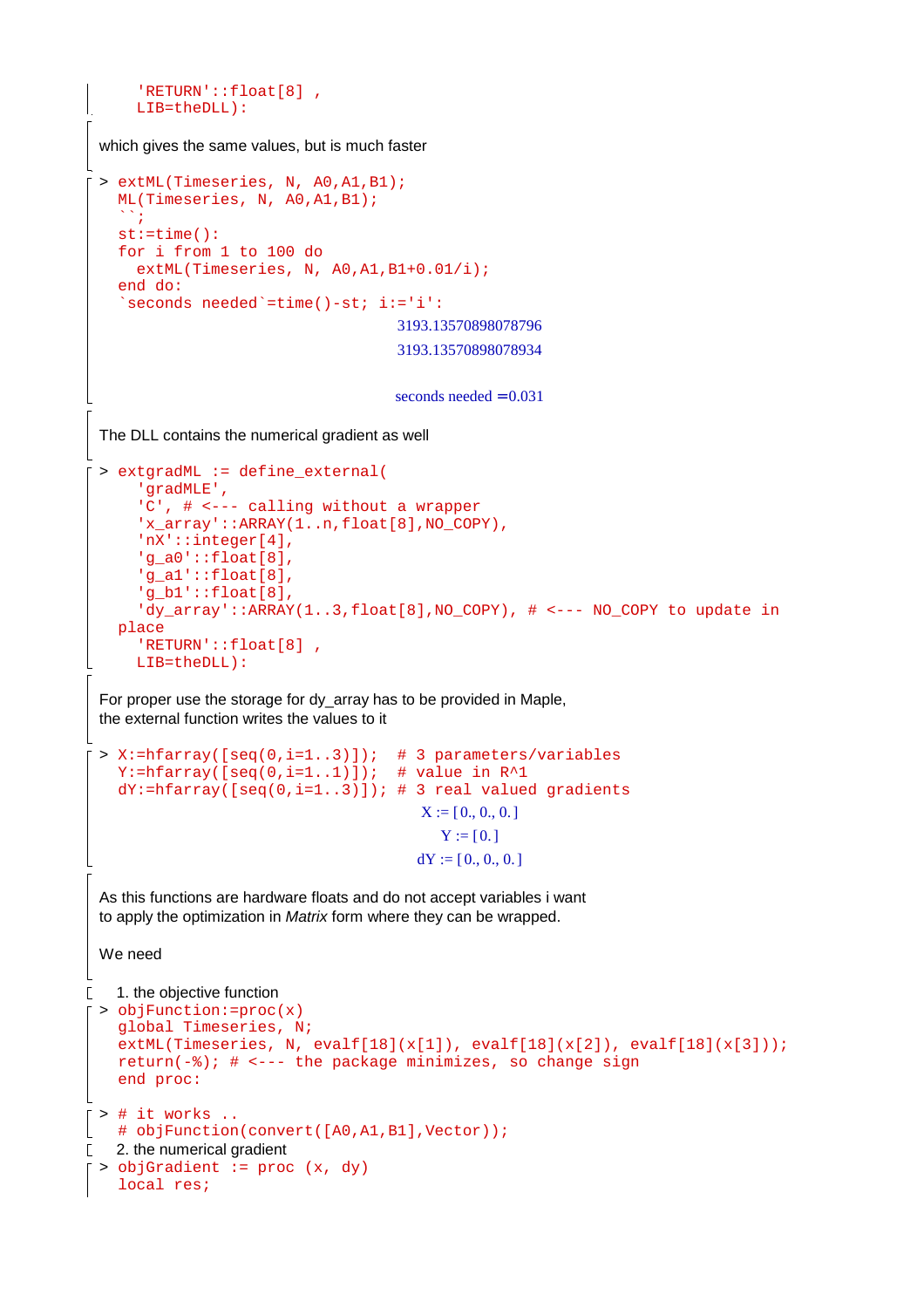```
global Timeseries, N, dY; 
    res:=extgradML(Timeseries, N, x[1], x[2], x[3], dY); 
    dy[1]:=-evalf[18](dY[1]); dy[2]:=-evalf[18](dY[2]);
    dy[3] := -evalf[18](dY[3]);return (-res); # <--- the package minimizes, so change all signs 
    end proc: 
    3. a starting point
\Gamma> initParam:=[A0,A1,B1]; 
    initVector:=convert(initParam,Vector); 
    \#gradTest:=hfarray([seq(1,i=1..3)]);#objGradient(initVector, gradTest);: gradTest;
                         initParam := [0.000028959492044822, 0.21813969384208, 0.7]\left[0.000028959492044822\right]L
                                                   0.21813969384208
                                                                       \overline{\phantom{a}}initVector := 
                                                 L
                                                                       \overline{\phantom{a}}L
                                                           0.7
                                                                       J
\Gamma 4. linear constraints
 > A := Matrix([0,1,1], datatype=float):b := Vector([1-(1e-20)], data type = float):linearConstraint := [A, b]: 
  Then let it run ...
 > st:=time():
    sol:=Optimization[NLPSolve]( 
        3, 
        objFunction, 
        linearConstraint, 
        objectivegradient=objGradient, 
        initialpoint=initVector, 
        assume=nonnegative, 
        optimalitytolerance=1e-14 
    ); 
    ``; `time used[seconds]`=time()-st; 
                               Г
                                                       \left[0.30518491800671737810^{5}\right]1

-3221.95100471500018,
                                                       L
                                                                                  \overline{\phantom{a}}\mathbf{r}I
                                                                                  \overline{\phantom{a}}0.0961758879818718771
                          \text{sol} \coloneqq\mathsf{I}\overline{\phantom{a}}\overline{\phantom{a}}L
                                                       L
                                                                                 」
                                                                                  J
                                                         0.896612487709952054
                                          time used[seconds] = 0.171The result is given almost immediate, the estimated parameters are
  .305184918006717378e-5 , .961758879818718771e-1, .896612487709952054 
 where the (maximum) likelihood is 3221.95100471500018 
 > estimatedParameters:=convert(sol[2],list); 
    estA0:=estimatedParameters[1];
    estA1:=estimatedParameters[2];
    estB1:=estimatedParameters[3];
       estimatedParameters := [0.305184918006717378 10^{-5}, 0.0961758879818718771, 0.896612487709952054]estA0 := 0.30518491800671737810^{-5}estA1 := 0.0961758879818718771estB1 := 0.896612487709952054
```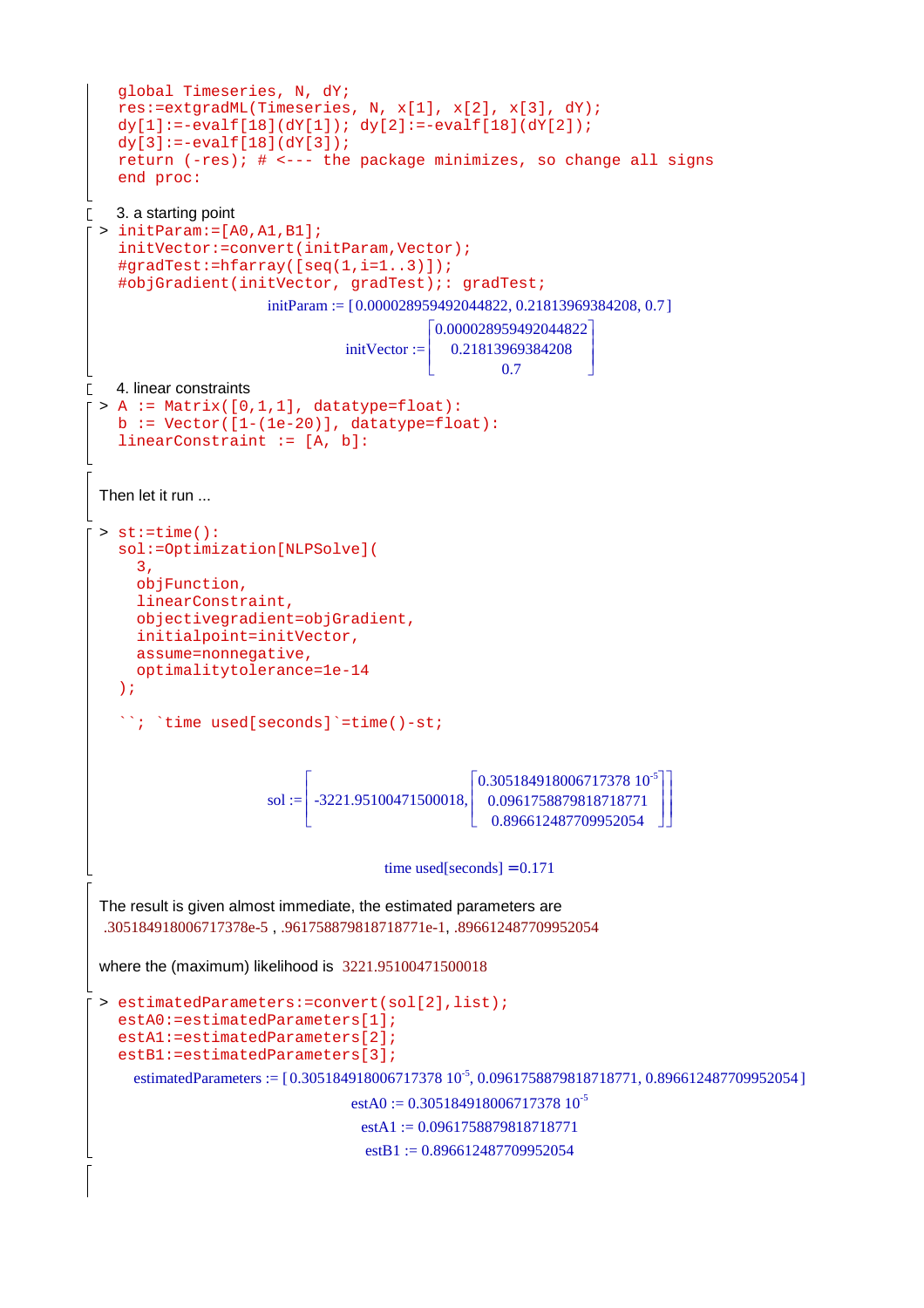```
Check the restriction:
  > 'estA1+estB1': '%'=%;
                                    estA1 + estB1 = 0.99278837569182and the 'statistics':
  > 'estA0/(1-estA1-estB1)': '%'=%; 'Var': '%'=%; 
    16*estA1^2/(1-estB1^2-2*estA1*estB1-3*estA1^2)': '%'=%;
    'Kurt': '%'=%;
                                       \frac{\text{estA0}}{\text{det A}} =\overline{1 - \text{estA1} - \text{estB1}} = 0.00042318471534985Var = 0.00035376720909099 = 
                                       6 estAl^21 - \text{estB1}^2 - 2 \text{ estA1 estB1} - 3 \text{ estA1}^2 = -13.443300686010Kurt = 4.6161870555263while variance is more or less ok the 'kurtosis' is strange,
 the formula holds iff the following relation is be satisfied:
 > '(estB1^2+2*estA1*estB1+3*estA1^2)<1'; %;
                                     estB1<sup>2</sup> + 2 estA1 estB1 + 3 estA1<sup>2</sup> < 11.0041283617670 < 1So i should have to use a non-linear constraint for the Kurtosis ... but can not
 find out how Maple wants to have that and to have it working :-(
[ > # Optimization[MatrixForm]
 > b1^2+2*a1*b1+3*a1^2-1; 
    subs(a0=V[1],a1=V[2],b1=V[3],%);
                                          b1^2 + 2 al b1 + 3 al<sup>2</sup> - 1
                                          V_3^2 + 2 V_2 V_3 + 3 V_2^2 - 1> nlc := proc(V, W, needc)if needc[1] > 0.0 then
                    W[1] := V[3]^2+2*V[2]*V[3]+3*V[2]^2-(1-1e-14); end if: 
              end proc:
 > #initParam:=[0, 0.4, 0.4]; 
    sol2:=Optimization[NLPSolve]( 
       3, 
        objFunction, 
    1, 
    nlc, 
       linearConstraint, 
       objectivegradient=objGradient, 
       initialpoint=initVector, 
       assume=nonnegative, 
       optimalitytolerance=1e-14 
    );
 Error, (in Optimization:-NLPSolve) no improved point could be found; consider 
 increasing optimality tolerance and checking correctness of objective and 
 nonlinear constraint functions 
 so try it with a dump linearization for the additional constraint
```

```
> b1^2+2*a1*b1+3*a1^2-1; 
 #estB1*b1+2*estA1*b1+3*estA1*a1-1; evalf[3](%);
```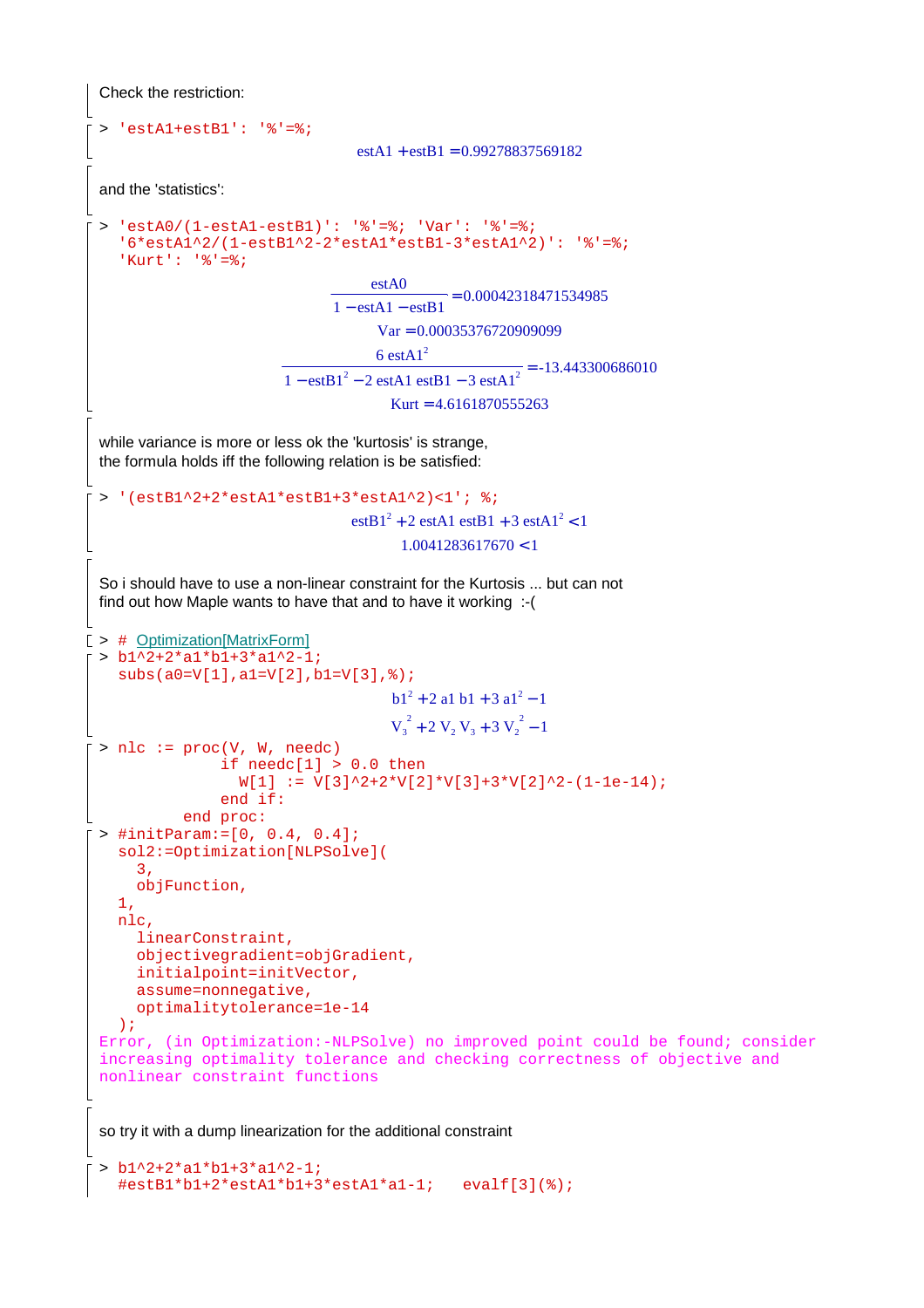```
0.9*b1+2*a1*0.9+3*0.1*a1-1; 
    subs(a0=V[1],a1=V[2],b1=V[3],%); 
    cl:=1.0*coeff(*,V[1]);c2:=1.0*coeff(%%,V[2]); 
    c3:=1.0*coeff(%%%,V[3]); 
                                         b1^2 + 2 al b1 + 3 al<sup>2</sup> - 1
                                           0.9 b1 + 2.1 a1 - 1.0.9 V_3 + 2.1 V_2 - 1.c1 := 0.c2 := 2.10c3 := 0.90\mathbf{r} set up the linear constraint
 > A := Matrix([0,1,1], datatype=float):b := Vector([1-(1e-20)], datatype=float):A2 := Matrix([c1,c2,c3], datatype=float): 
    b2 := Vector([0.999], datatype=float): 
    linearConstruct := [A, b, A2, b2]:and let it run
 > sol3:=Optimization[NLPSolve]( 
       3, 
       objFunction, 
       linearConstraint2, 
       objectivegradient=objGradient, 
       initialpoint=initVector, 
       assume=nonnegative, 
       optimalitytolerance=1e-14 
    );
                       sol3 :=Г
                              L

-3221.80865149600004,
                                                                              ٦
                                                                              」
                                                                              I
                                                                              I
                                                                              \overline{\phantom{a}}\bigg[0.310166685456576986\ 10^{-5}\L
                                                    L
                                                    I
                                                                             ٦
                                                                             」
                                                                             I
                                                                             \overline{\phantom{a}}\overline{\phantom{a}}0.0889988337829700214
                                                      0.902336054506403307
 > EstimatedParameters:=convert(sol3[2],list); 
    EstA0:=EstimatedParameters[1]; 
    EstA1:=EstimatedParameters[2]; 
    EstB1:=EstimatedParameters[3];
      EstimatedParameters := [0.310166685456576986 10<sup>-5</sup>, 0.0889988337829700214, 0.902336054506403307]
                                   EstA0 := 0.31016668545657698610^{-5}Est A1 := 0.0889988337829700214\text{EstB1} := 0.902336054506403307This time it is ok:
 > 'EstA1+EstB1': '%'=%; ``; 
    'EstA0/(1-EstA1-EstB1)': '%'=%; 'Var': '%'=%; ``; 
    '6*EstA1^2/(1-EstB1^2-2*EstA1*EstB1-3*EstA1^2)': '%'=%; 
    'Kurt': '%'=%;    ``;
    '(EstB1^2+2*EstA1*EstB1+3*EstA1^2)<1'; %;
                                   EstA1 + EstB1 = 0.99133488828937= 0.00035794885953528EstA0
                                1 - EstA1 - EstB1Var = 0.00035376720909099
```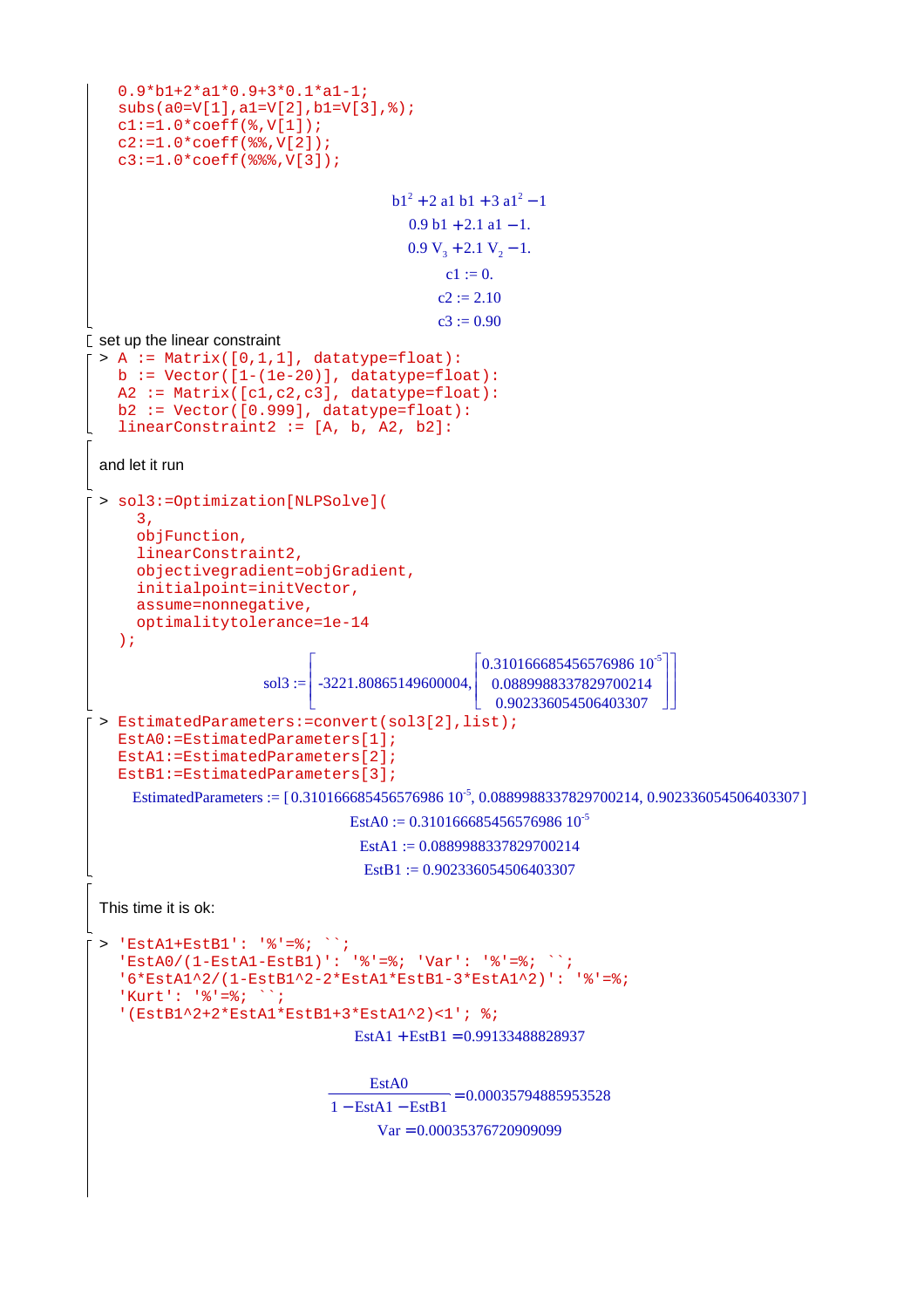```
= 33.6207460083426 EstA1^21 - \text{EstB1}^2 - 2 \text{EstA1} \text{EstB1} - 3 \text{EstA1}^2Kurt = 4.6161870555263\text{EstB1}^2 + 2 \text{ EstA1} \text{EstB1} + 3 \text{EstA1}^2 < 10.99858644556916 < 1In many cases i played with that model the condition for the kurtosis is violated. 
And if i enforce it to hold ... the estimated volatility is 'not realistic' for extreme
situations. But who ever said that this is the right model or higher moments do
exist.
Anyway ... let's have some nice plots.
> myA0:=EstA0; myA1:=EstA1; myB1:=EstB1;
                                  myA0 := 0.31016668545657698610^{-5}myA1 := 0.0889988337829700214myB1 := 0.902336054506403307> condVar:=hfarray(1..N): 
   condVar[1]: = evalf( myA0 / (1 - myA1 - myB1)):
   for i from 2 to N do 
   condVar[i]:= evalf( myA0 + myA1*Returns[i-1]^2 + myB1*condVar[i-1] );
   end do: i:='i': 
> Vola:=map( x->sqrt(x)*sqrt(252.0),condVar): 
> #plots[pointplot]({seq([i,Vola[i]],i=1..N)}, color=blue); 
  plots[listplot]([seq([i,Vola[i]],i=1..N)], color=blue, 
      title="Garch(1,1) estimate", labels=["days", "volatility"]);
```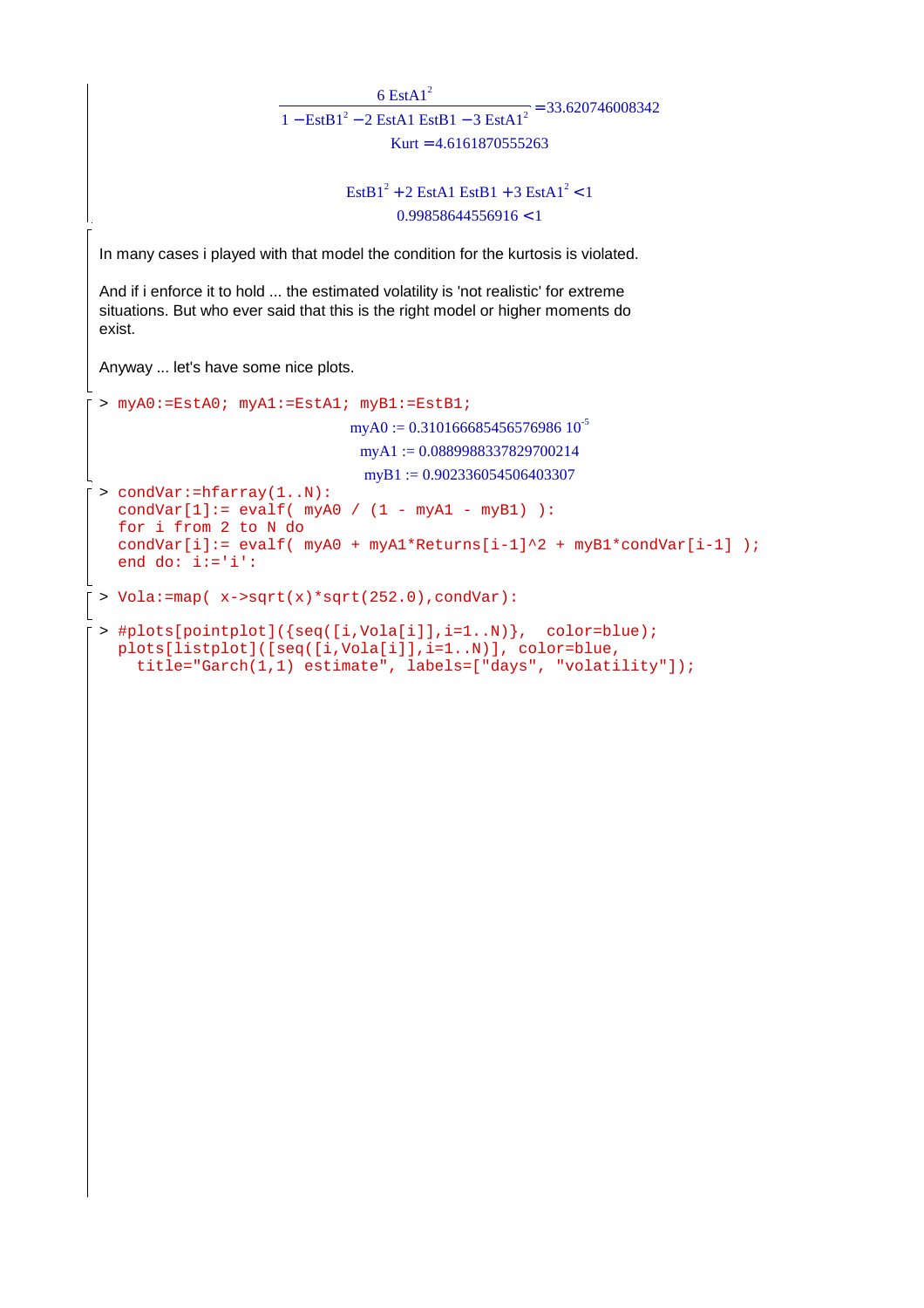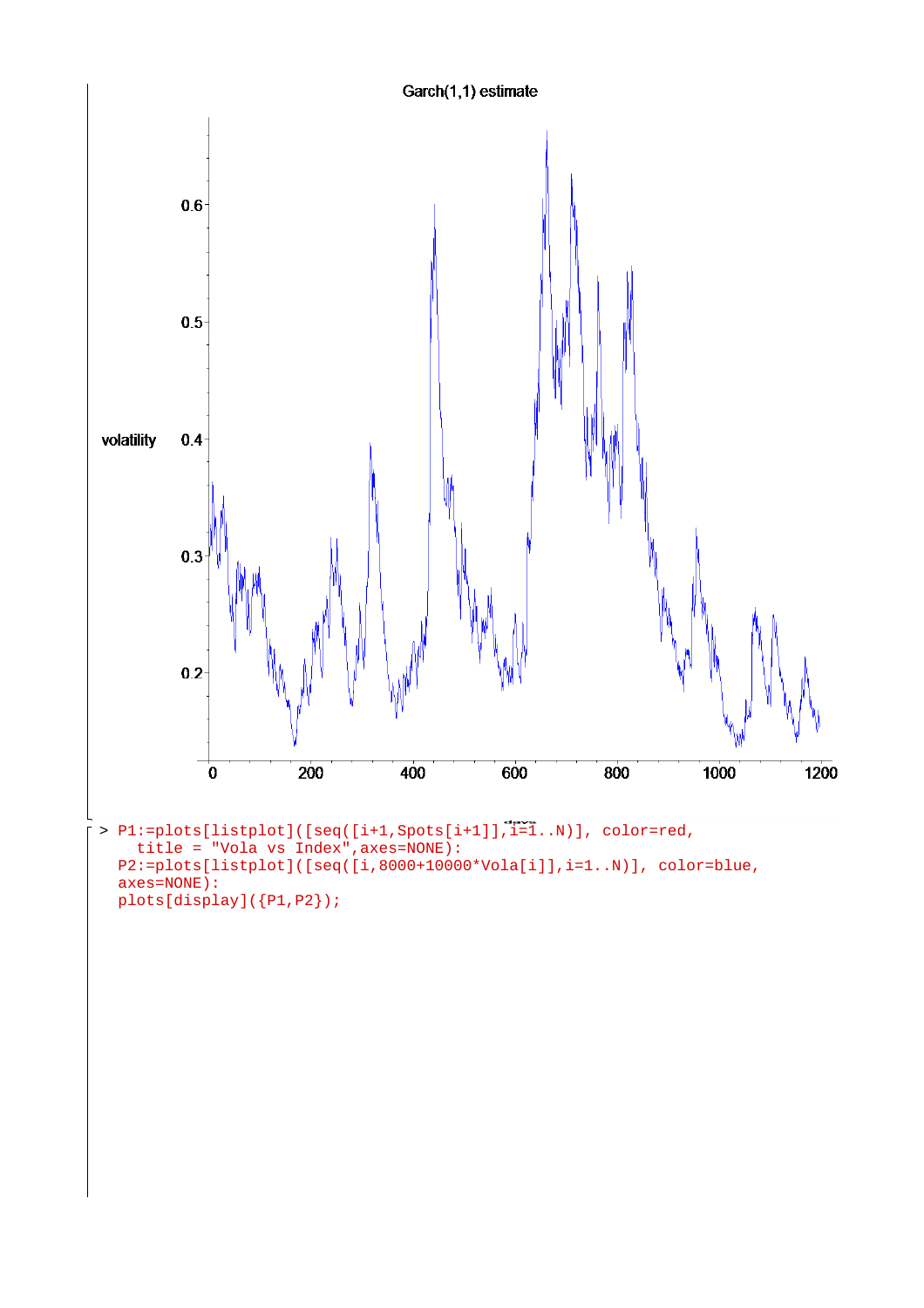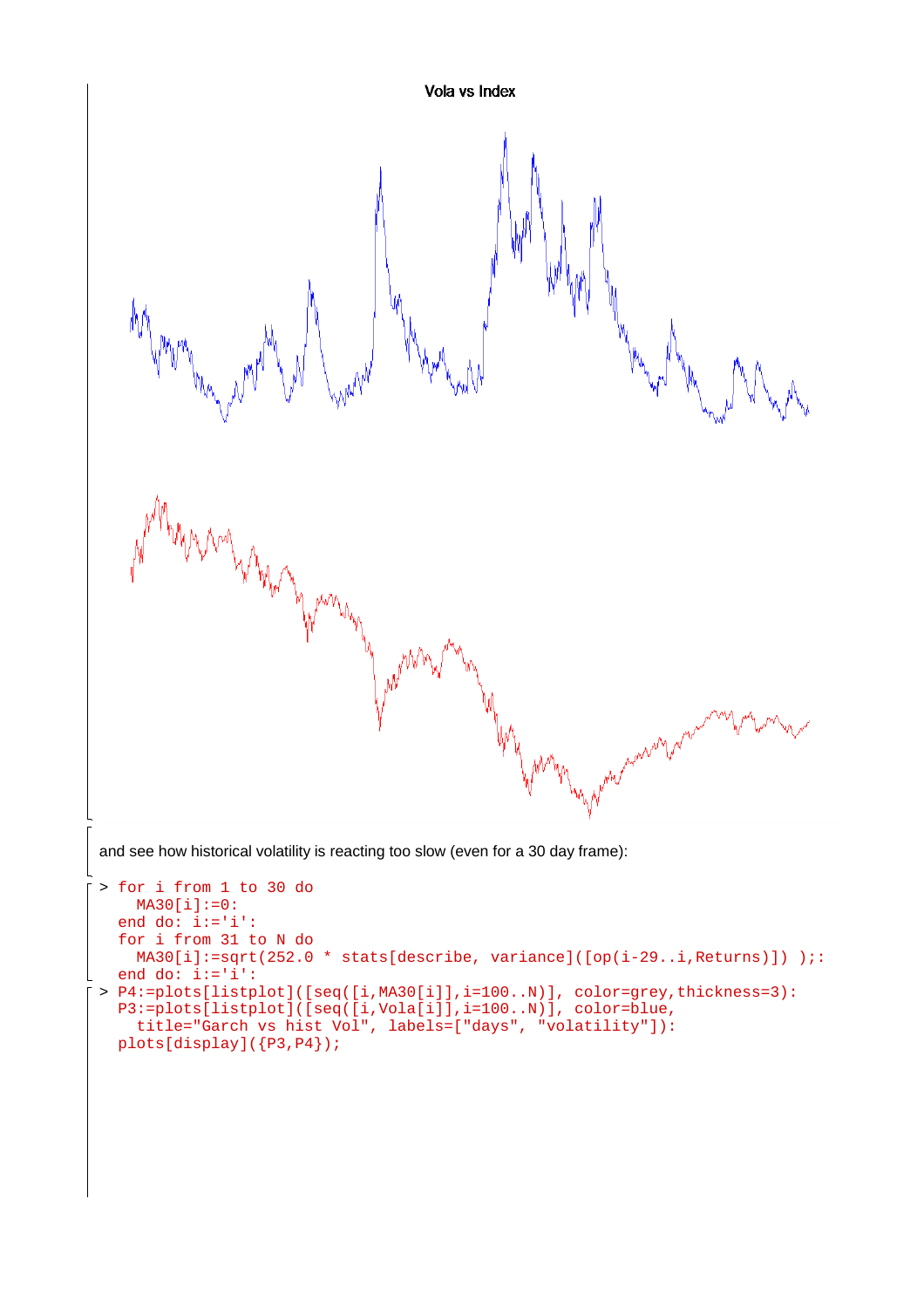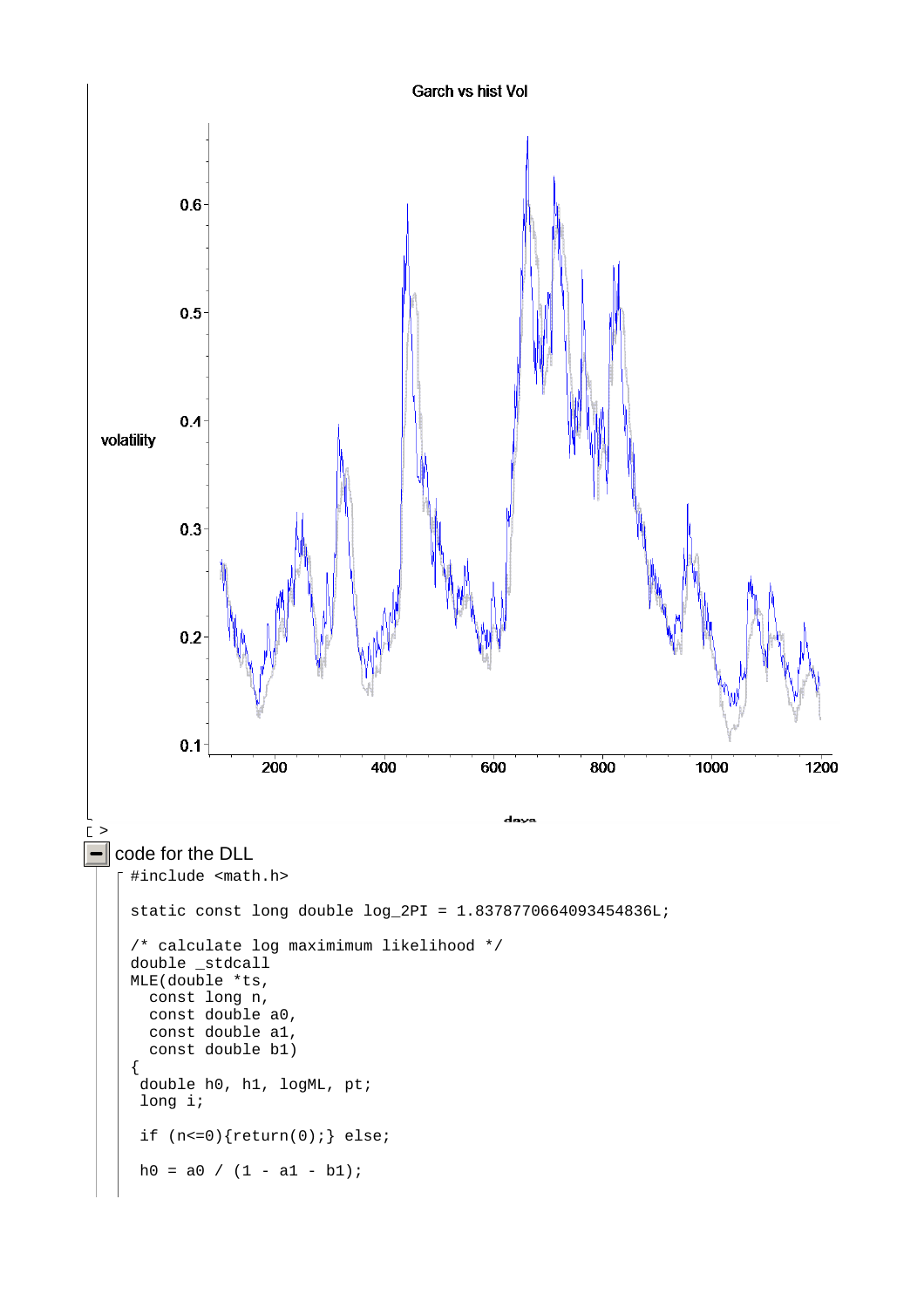```
h1 = 0.0;logML = 0.0;
 for(i=1; i<=n-1; i++) // starting with i=1 means second entry
   { 
 pt = (*ts);
 h1 = a0 + a1 * pt * pt + b1 * h0; ts++; // 1 step ahead in the timeseries 
 pt = (*ts);
  logML = logML - log(h1) - pt*pt / hl;
 h0 = h1; // start over for recursion
   } 
logML = logML * 0.5 - log_2PI * (double)n * 0.5;
 return (logML); 
} 
/* 
 calculate log maximium likelihood and its gradient dy 
 for a0, a1, b1 
 dy has to be supplied by the calling program and is 
 updated in place 
*/ 
double _stdcall 
gradMLE(double *ts, 
  const long n, 
  const double a0, 
  const double a1, 
  const double b1, 
  double *dy) 
{ 
 double h0, h1, logML; // variables for ML 
 double Dh0_a0, Dh0_a1, Dh0_b1; // variables for the gradient 
  double Dh1_a0, Dh1_a1, Dh1_b1; 
  double DlogML_a0, DlogML_a1, DlogML_b1; 
 double pt, pt square, h1 square inv; // short hands
  long i; 
 if (n<=0) {return(0); } else;
h0 = a0 / (1 - a1 - b1);
 Dh0_a0 = (1/(1-a1-b1) ); // diff(h0,a0)
 Dh0 a1 = (a0/(1-a1-b1)/(1-a1-b1)) ; // diff(h0,a1)
 Dh0_b1 = (a0/(1-a1-b1)/(1-a1-b1) ); //diff(h0,b1)
h1 = 0.0;Dh1_a0 = 0.0;Dh1_a1 = 0.0;Dh1_b1 = 0.0;logML = 0.0;DlogML_a0 = 0.0;DlogML_a1 = 0.0;DlogML_b1 = 0.0;for(i=1; i<=n-1; i++) // starting with i=1 means second entry
   {
```